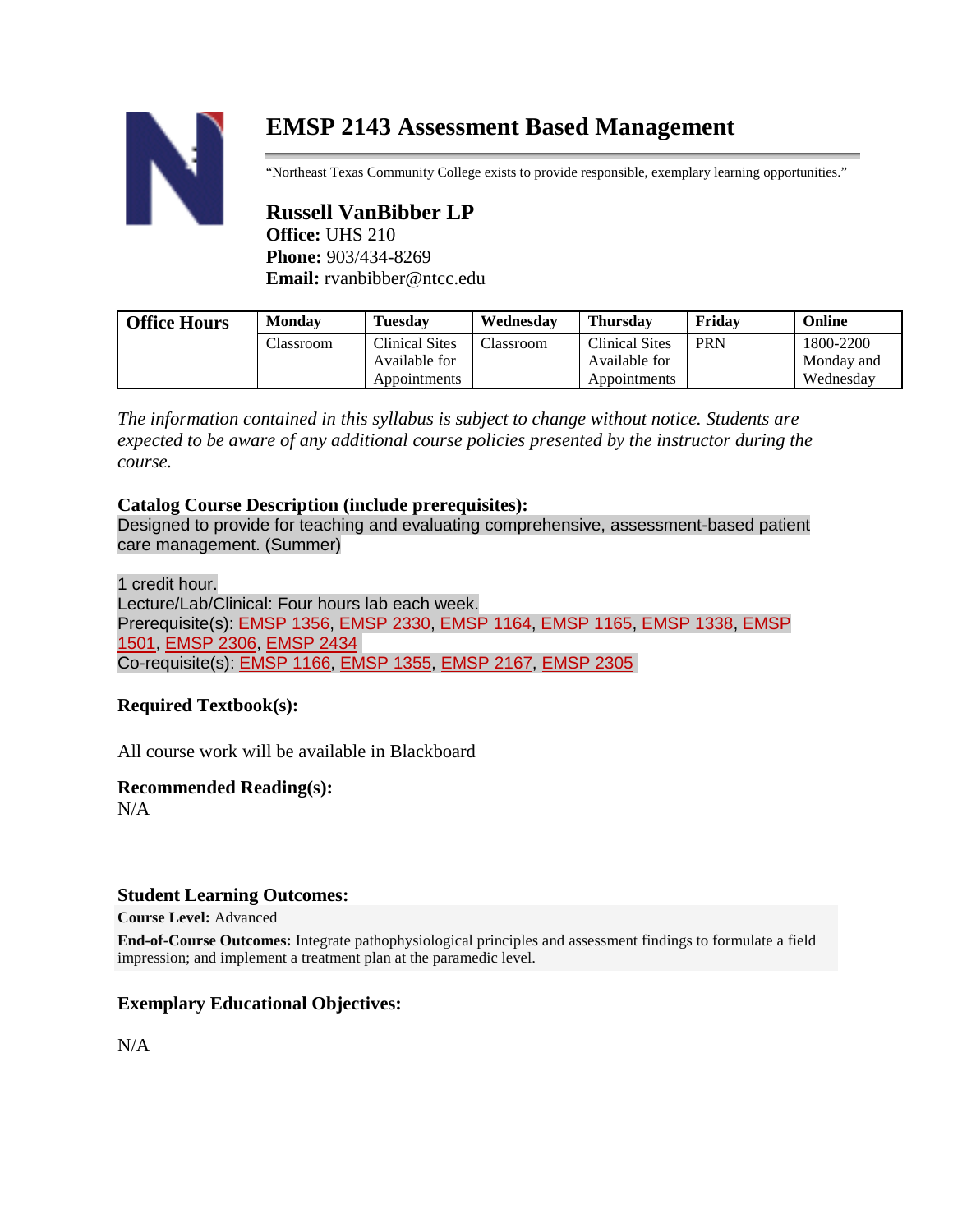#### **SCANS Skills:**  $N/A$

### **Lectures & Discussions:**

See Policies and Procedures below.

# **Evaluation/Grading Policy:**

This course is graded on a Pass/Fail system.

There will be 57 assignments to complete this semester. All assignments must be completed.

If one or more assignments are not completed by the end of the semester, you will earn a failure of the course.

This course is required in both the Paramedic Certificate and the Associates degree.

You cannot begin the Capstone Course EMSP 2266 if you do not pass EMSP 2143.

#### **Assignments:**

There will be 57 assignments to complete this semester. 6-7 each week.

#### **Student Responsibilities/Expectations**

Assignment Requirements: Students are expected to complete all assignments by the due date and time stated in the Schedule are due by 11:59 pm on their scheduled date. No late work will be accepted for credit and no make-up work will be permitted except for medical emergencies, official college activities, or personal emergency situations. A medical emergency is defined as sickness requiring hospitalization or isolation. All medical emergencies must be verified by a doctor's note. An official college activity is any activity that the college has mandated for students. A personal emergency is limited to death of a relative or unforeseeable and immediate hardship. All excuses for make-up work must be verified by the instructor. It is the student's responsibility to contact the instructor to schedule make-up work due to a medical or personal emergency. The instructor may permit or deny make-up work.

Attendance Policy: Since this course is an online course, the attendance policy is the following: a student must log in at least once a week (7 day period) for the duration of the course. If a student does not sign in for a week (7 day period), the instructor may begin drop procedures for a student. The instructor will keep records of attendance. If the attendance policy is broken, the instructor will examine the reasons for the student's absences, the student's work in the class, and determine whether it is in the student's best interest to remain in the class. If the student breaks the attendance policy, the instructor may begin withdrawal procedures (up to the college's withdrawal deadline) or may fail the student for the course (after the college's withdrawal deadline has passed).

Email and Blackboard Policy: Students are expected to check daily the campus email account and the course Blackboard for any course changes, announcements, and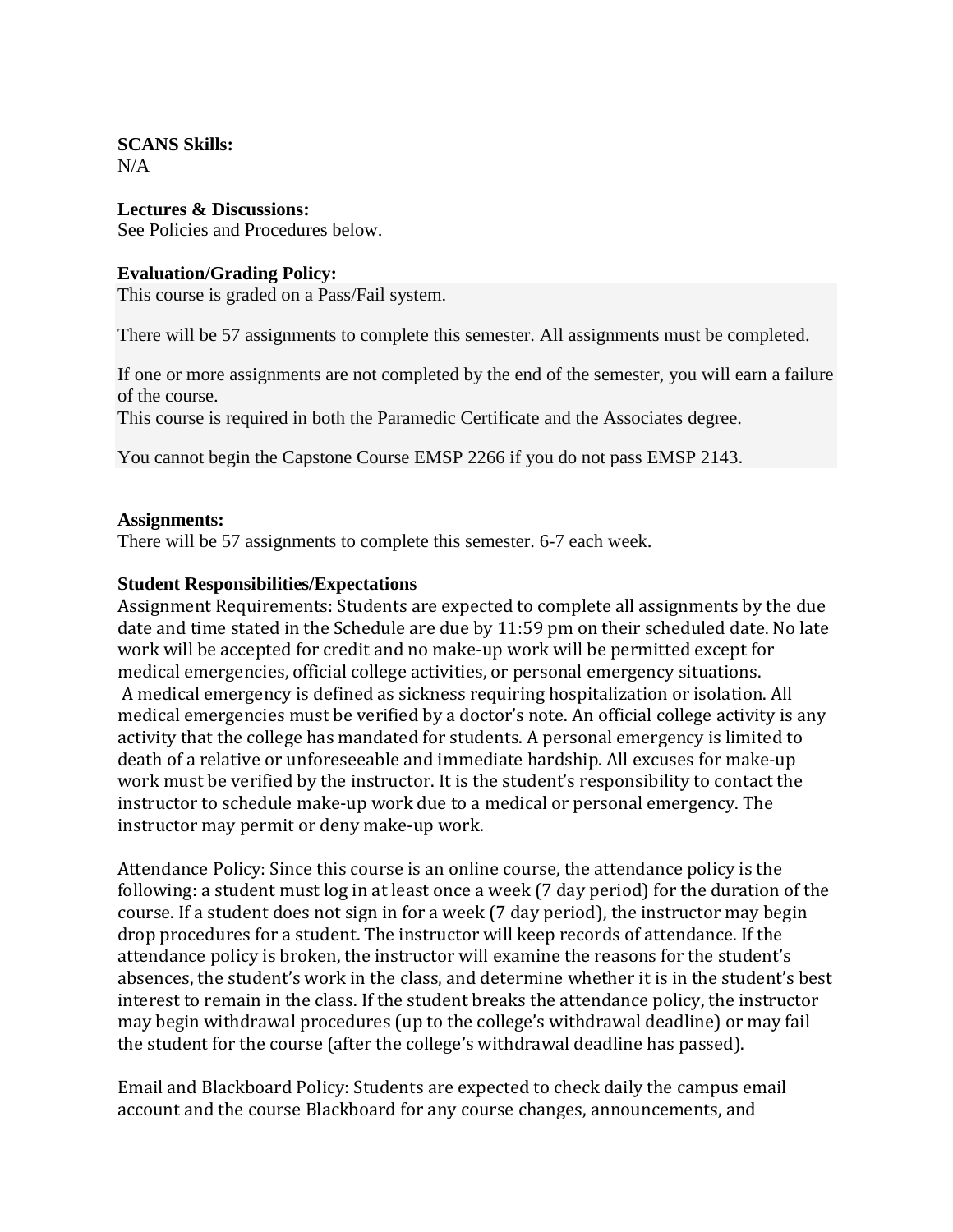assignments. Failure to check regularly the campus email and the course Blackboard may result in missed work and academic penalties. To access the course website on Blackboard, follow these steps: 1. Log on to the NTCC My Eagle Portal at mycampus.ntcc.edu. 2. Your portal Login name is your first name initial + your last name + last 3 digits of your social security number. The Password is your date of birth in an 8 digit format mmddyyyy. 3. Under the "Launch Pad" click on the Blackboard Icon. It looks like this: 4. After logging in, under the My Courses list, select the link associated with this class. 5. Blackboard Mail is found on the left-hand side of the course home page. NTCC Academic Honesty Statement: "Students are expected to complete course work in an honest manner, using their intellects and resources designated as allowable by the course instructor. Students are responsible for addressing questions about allowable resources with the course instructor. NTCC upholds the highest standards of academic integrity.

#### **NTCC Academic Honesty Statement:**

This course will follow the NTCC Academic Honesty policy stated in the Student Handbook." Plagiarism: Plagiarism is defined as using or imitating another's words, ideas, or work in general without proper citation of that source. Plagiarism is easy to commit and also easy to catch. Although students generally plagiarize due to academic laziness or naïveté, plagiarism is always inexcusable. Instances of plagiarism will be dealt with on an individual basis. The instructor may penalize the student for the specific assignment by assigning a grade of zero, or he may fail the student for the entire course. The discipline regarding plagiarism is up to the discretion of the instructor.

#### **Academic Ethics**

The college expects all students to engage in academic pursuits in a manner that is beyond reproach. Students are expected to maintain complete honesty and integrity in their academic pursuit. Academic dishonesty such as cheating, plagiarism, and collusion is unacceptable and may result in disciplinary action. Refer to the student handbook for more information on this subject.

#### **ADA Statement:**

It is the policy of NTCC to provide reasonable accommodations for qualified individuals who are students with disabilities. This College will adhere to all applicable federal, state, and local laws, regulations, and guidelines with respect to providing reasonable accommodations as required to afford equal educational opportunity. It is the student's responsibility to arrange an appointment with a College counselor to obtain a Request for Accommodations form. For more information, please refer to the NTCC Catalog or Student Handbook.

#### **Family Educational Rights And Privacy Act** (**Ferpa**):

The Family Educational Rights and Privacy Act (FERPA) is a federal law that protects the privacy of student education records. The law applies to all schools that receive funds under an applicable program of the U.S. Department of Education. FERPA gives parents certain rights with respect to their children's educational records. These rights transfer to the student when he or she attends a school beyond the high school level. Students to whom the rights have